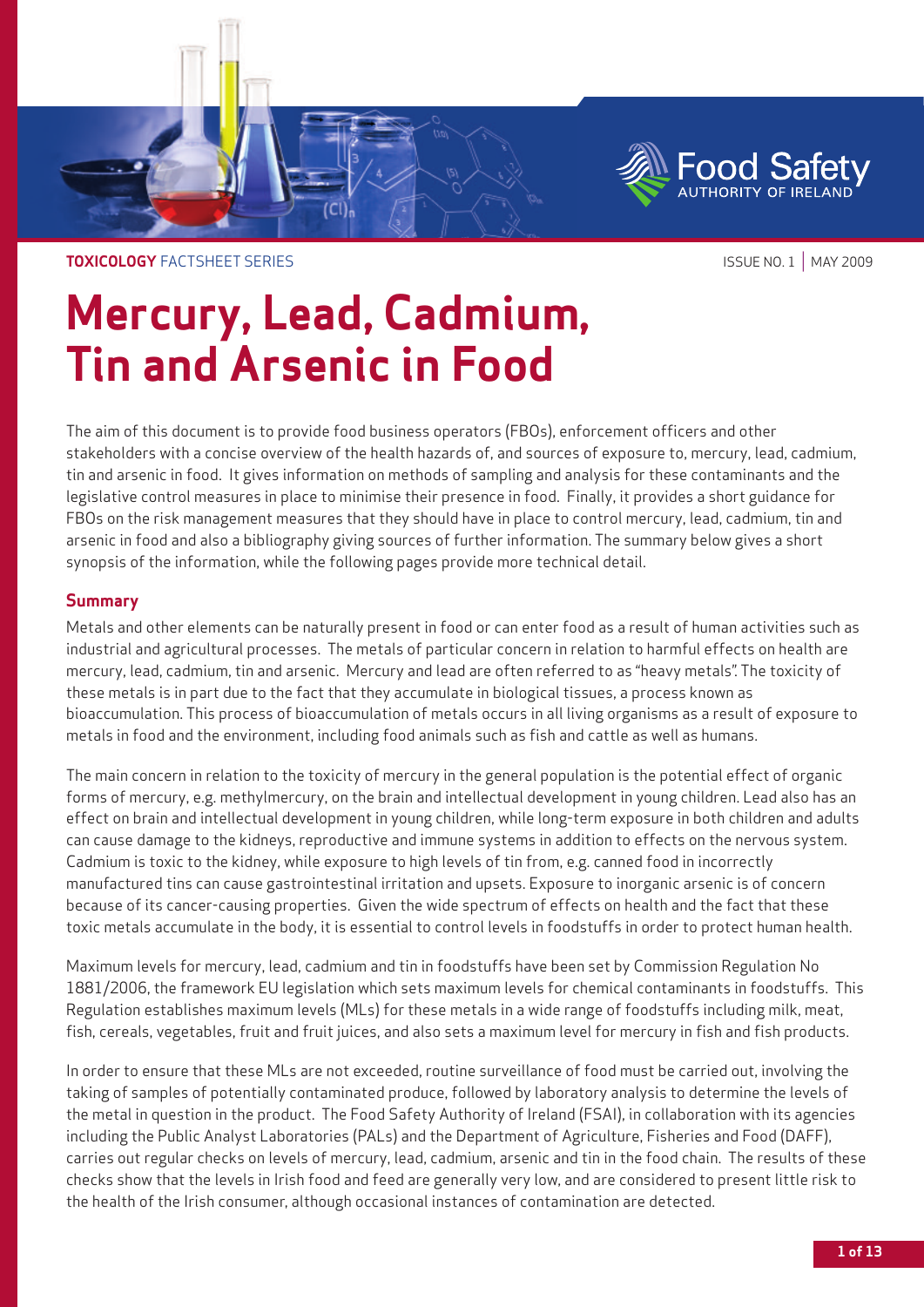**Food Safety** 

In addition to the overall responsibility placed on FBOs by the General Food Law (Directive 178/2002) to supply safe food, FBOs must also ensure that their products comply with the legislative limits for heavy metals as laid down in Commission Regulation (EC) No 1881/2006. It is important that FBOs identify critical control points (CCPs) in their processes such as lead in the water supply; the identification of appropriate CCPs along their process chain will enable them to develop and apply proper HACCP systems which will ensure that there are no unforeseen sources of metal contamination in their products.

# **1. Introduction**

Food contains a wide range of metallic elements (metals) such as sodium, potassium, iron, calcium, boron, magnesium, selenium, copper and zinc. These elements are essential in trace quantities for maintenance of cellular processes. Other metallic elements have no functional effects in the body and can be harmful to health if foodstuffs containing them are consumed regularly in the diet. The majority of metals are natural components of the earth's crust. Metals and other elements can be naturally present in food or can enter food as a result of human activities such as industrial and agricultural processes. Chemically, metallic elements can exist as the pure metal, e.g. tin or lead, or compounds formed by combination of a metallic element with a non-metallic element such as the combination of sodium with chlorine (giving a salt such as sodium chloride, common salt) or oxygen (giving an oxide).

The metals of particular concern in relation to harmful effects on health are: mercury (Hg), lead (Pb), cadmium (Cd), tin (Sn) and arsenic (As), mercury and lead often being referred to as "heavy metals" because of their high atomic weight. Other potentially toxic metals such as chromium and uranium have been also reported to be present as contaminants in food or water, while a number of metals have been associated with health effects in individuals exposed to them in the workplace, for example beryllium and nickel. The harmful effects of the latter group of metals are associated with the inhalation of metal dusts, causing lung injury, and these elements are not normally found in food at levels that could cause toxicity. This information document will deal with mercury, lead, cadmium, tin and arsenic only.

### **2. Toxicity of mercury, lead, cadmium, tin and arsenic**

The toxicity of these metals has two main aspects: (a) the fact that they have no known metabolic function, but when present in the body they disrupt normal cellular processes, leading to toxicity in a number of organs; (b) the potential, particularly of the so-called heavy metals mercury and lead, to accumulate in biological tissues, a process known as bioaccumulation. This occurs because the metal, once taken up into the body, is stored in particular organs, for example the liver or the kidney, and is excreted at a slow rate compared with its uptake. This process of bioaccumulation of metals occurs in all animals, including food animals such as fish and cattle as well as humans. It is therefore necessary to control the levels of these toxic metals in foodstuffs in order to protect human health.

Excessive exposure to **mercury** is associated with a wide spectrum of adverse health effects including damage to the central nervous system (neurotoxicity) and the kidney. Different forms of mercury (i.e. mercury metal, inorganic mercury salts such as mercuric chloride and organic forms of mercury such as methylmercury) produce different patterns of toxicity. The main concern in relation to the toxicity of **mercury** in the general population exposed to low levels of mercury in their diet relates to the potential neurotoxicity of organic forms of mercury, e.g. methylmercury, in young children. Organic forms of mercury can cross the placental barrier between the mother and the unborn baby, and epidemiological studies in exposed populations of humans and toxicological studies in animals have shown that this can result in a range of neurological disturbances from impaired learning to obvious brain damage. The European Food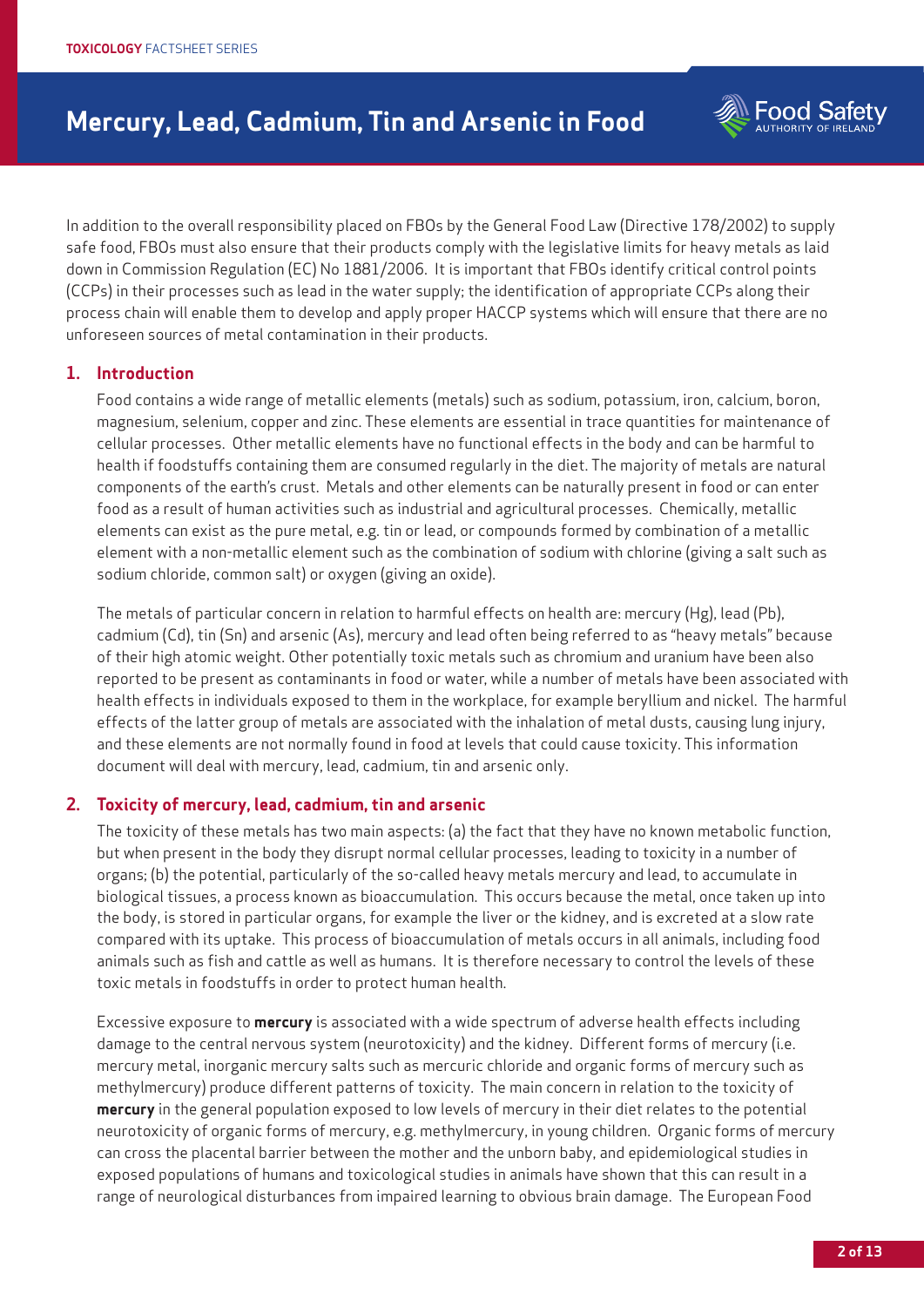

Safety Authority (EFSA) has recently evaluated methylmercury and has stated, in common with other international expert bodies, that the developing brain should be considered the most sensitive target organ for methylmercury toxicity. Exposure during pregnancy is therefore considered to present particular risks.

The toxic effects of **lead**, like those of mercury, have been principally established in studies on people exposed to lead in the course of their work. Short-term exposure to high levels of lead can cause brain damage, paralysis (lead palsy), anaemia and gastrointestinal symptoms. Longer-term exposure can cause damage to the kidneys, reproductive and immune systems in addition to effects on the nervous system. The most critical effect of low-level lead exposure is on intellectual development in young children and, like mercury, lead crosses the placental barrier and accumulates in the foetus. Infants and young children are more vulnerable than adults to the toxic effects of lead, and they also absorb lead more readily. Even shorttem, low-level exposures of young children to lead is considered to have an effect on neurobehavioural development. Consumption of food containing lead is the major source of exposure for the general population (see Section 3, Exposure).

The principal toxic effect of **cadmium** is its toxicity to the kidney, although it has also been associated with lung damage (including induction of lung tumours) and skeletal changes in occupationally exposed populations. Cadmium is relatively poorly absorbed into the body, but once absorbed is slowly excreted, like other metals, and accumulates in the kidney causing renal damage. The kidney of food animals is a major source of cadmium in the diet although lower levels are found in many foods (see section on exposure below).

**Tin** is relatively less toxic than mercury, cadmium and lead. The principal concern in relation to tin in food is the possibility of high levels potentially present in canned food in incorrectly manufactured tins, where tin present in the can has leached into the food. This has been shown to occur in the case of acidic foodstuffs such as canned tomatoes, and consumption of the affected foodstuff has resulted in gastrointestinal irritation and upsets due to the acute toxic effects of tin. These short-term effects may occur in some individuals at concentrations above 200mg/kg. Only limited data are available on the toxicological effects of inorganic tin present in canned food, resulting from the dissolution of the tin coating.

**Arsenic** exists both in inorganic and organic forms and also in different valence states. Inorganic arsenic is significantly more toxic than organic arsenic compounds such as dimethylarsinate, and in turn the trivalent forms of arsenic, e.g. arsenic trichloride, are more toxic than the pentavalent arsenates. The latter are considered to be toxic only after metabolic conversion to the trivalent form of arsenic. This pattern of toxicity is also seen for certain other metallic compounds in the body, e.g. chromium compounds. Exposure to inorganic arsenic is primarily of concern because of its cancer-causing properties. Arsenic has been classified by the International Agency for Research into Cancer (IARC) as a human carcinogen on the basis of increased incidence of cancers at several sites in people exposed to arsenic at work, in the environment or through their diet. However, arsenic is also more acutely toxic than other metallic compounds and was used in earlier times as a rodenticide, while continual low level exposure to arsenic is associated with skin, vascular and nervous system disorders.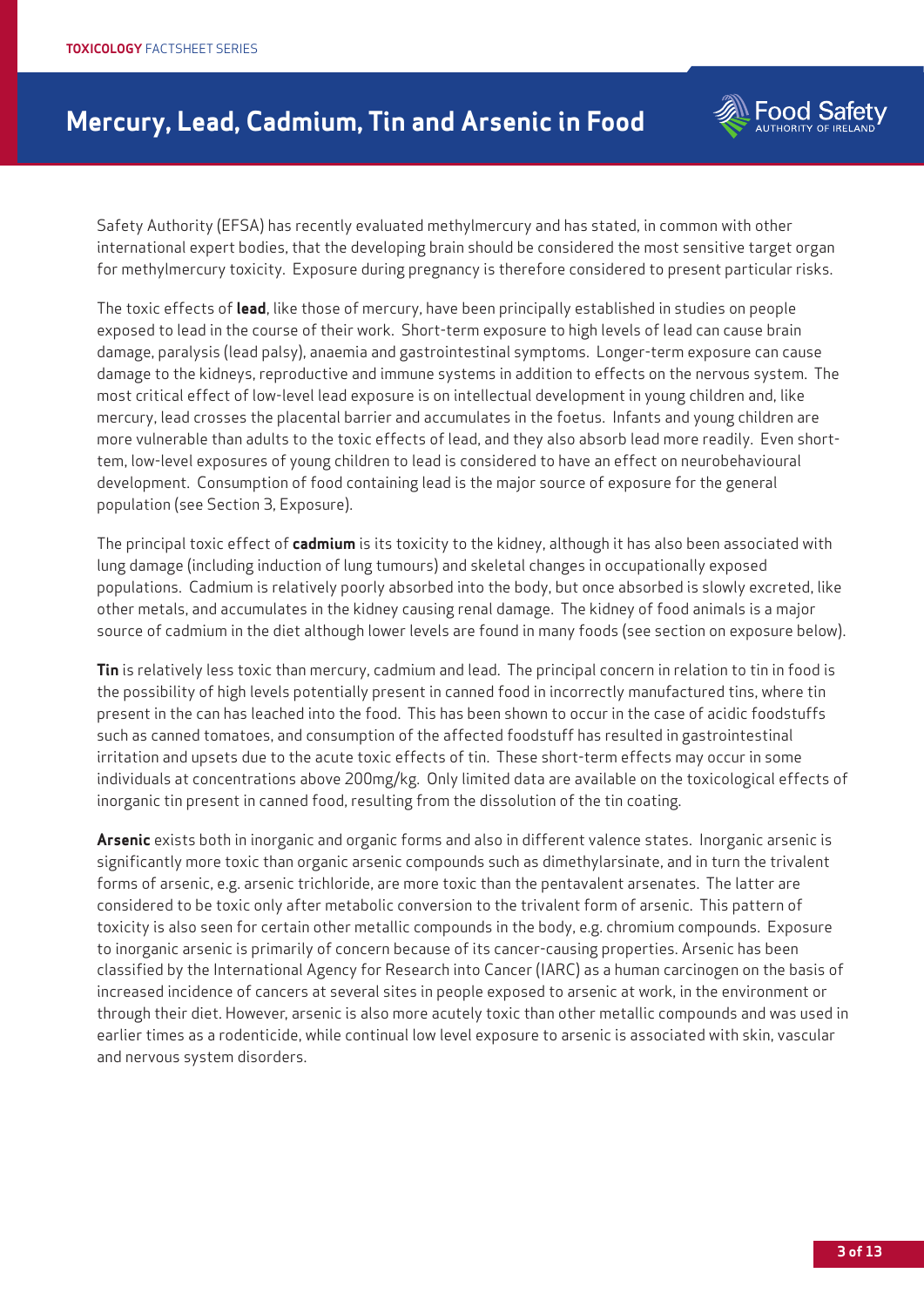

# **3. Exposure to mercury, lead, cadmium, tin and arsenic in the diet**

Metals such as mercury, cadmium, arsenic and lead enter the environment primarily as a consequence of industrial emissions or via disposal of products containing these metals, including mercury-cadmium or cadmium-nickel batteries, lead-containing ceramics and glass, mercury thermometers, etc. Past uses such as the use of mercury as a seed dressing and as an antibacterial, the use of lead in water pipes and as an antiknock agent in petrol and the use of arsenic as a rodenticide have been largely phased out because of the toxicity and persistence of the metals. Nevertheless, because of the widespread use of these metals there is a general background level in the environment and they are consequently present in many foodstuffs in low levels, and may also be present in water supplies, although there are strict legal limits pertaining to both (see section on legislative controls below). However the major dietary sources of exposure are those foodstuffs in which, for particular reasons, high levels of the individual metals may be found, as follows.

### **3.1 Mercury**

A recent SCOOP report (EU Scientific Cooperation Task, 2004) on exposure of the European population to heavy metals in their diet showed that mercury is relatively widely distributed in food at very low levels, and primarily in the less toxic inorganic form, but that the most toxic form of mercury, methylmercury, is found at significant levels only in fish and seafood. Individuals consuming a diet containing a high content of predatory fish and/or shellfish may exceed the Provisional Tolerable Weekly Intake for methylmercury established by JECFA in 2003, of 1.6µg/kg body weight and may therefore be at risk. The major potential dietary sources of exposure to methylmercury are fish and shellfish, in particular top predatory fish such as swordfish and marlin, as a consequence of industrial releases of inorganic mercury into marine environments, followed by uptake into marine microorganisms which then convert the less toxic inorganic mercury into the more toxic methyl mercury. This then accumulates through the food chain due to its low rate of breakdown, reaching potentially toxic levels in species at the top of the food chain, such as swordfish and marlin, which may then form part of the human diet. The amount of methylmercury in fish and shellfish correlates with a number of factors including the size and age of the fish, the species and the level of mercury in the waters that form their primary habitat. Larger, older, predatory species such as shark, marlin, swordfish and fresh tuna usually contain higher levels than other marine fish. Canned tuna on average has been found to contain half the amount of mercury of fresh tuna. This is because different species and smaller more immature fish are used for canning. Shellfish, particularly filter feeders such as mussels and scallops can also take up mercury from their environment, accumulating it in their viscera, and hence may contribute significantly to dietary exposure.

EFSA in its recent evaluation of mercury and methylmercury, also looked at exposure of the European population to mercury in their diet. The estimated intakes of mercury in Europe varied by country, depending on the amount and the type of fish consumed. The mean intakes were in most cases below the Provisional Tolerable Weekly Intake (PTWI) for methylmercury established by JECFA, of 1.6µg/kg body weight, but high intakes may exceed the PTWI. EFSA concluded that methylmercury toxicity has been demonstrated at low exposure levels, and exposure to this compound should therefore be minimized, while recognising that fish constitutes an important part of a balanced diet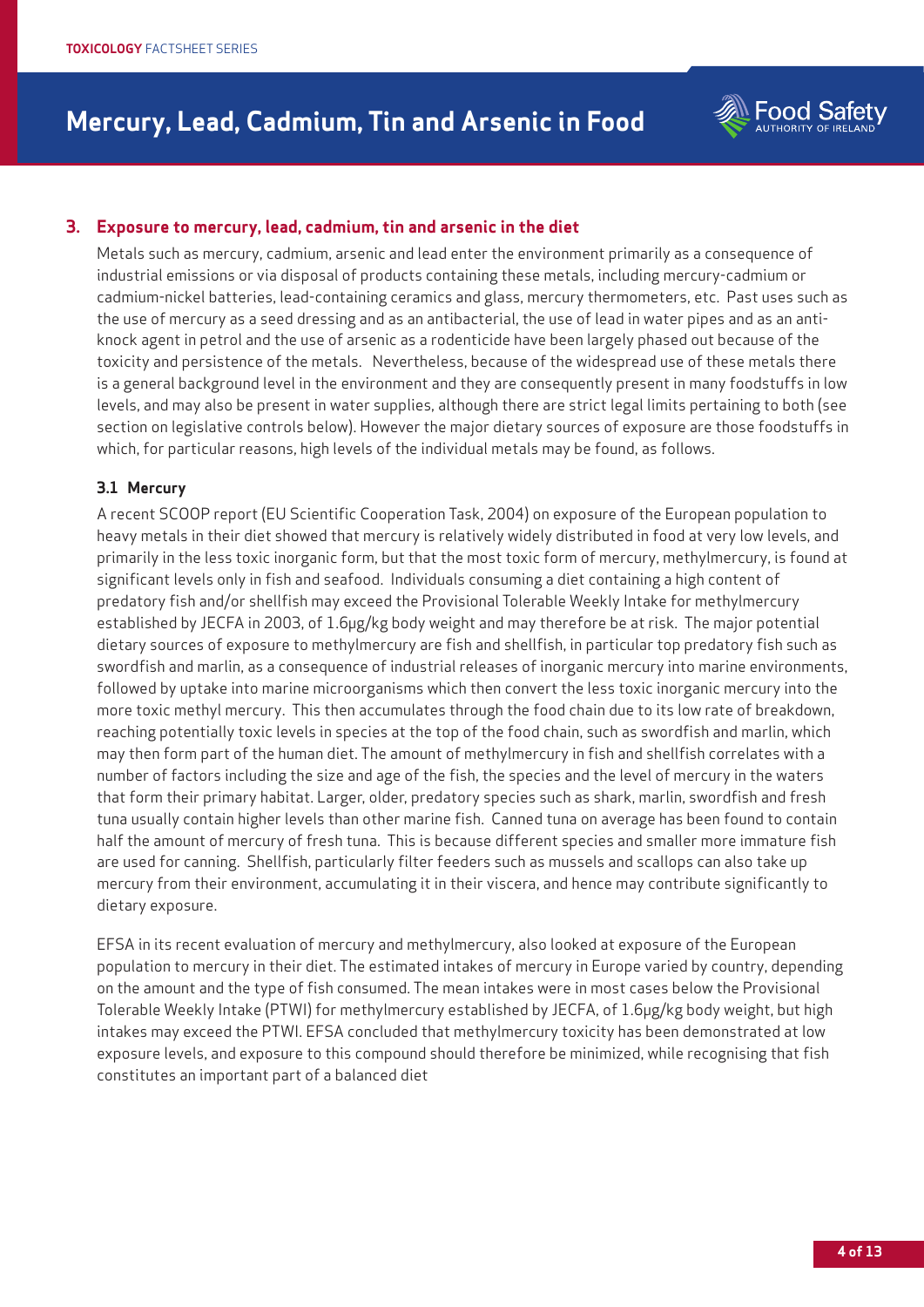

### **3.2 Lead**

As indicated, lead contamination of food arises as a result of environmental emissions, such as mining and the now diminished use of leaded petrol. Data from the SCOOP report on heavy metals show that levels of lead in most commonly consumed foodstuffs are generally low. However, like mercury, lead can accumulate in fish and shellfish and in addition can be found at higher levels in the offal (liver and kidney) of food animals. Consumers eating diets rich in these foods may therefore be exposed to an unacceptable level of lead. Levels of lead in these particular foods and in fruit and vegetables generally are stringently regulated in the EU, as outlined in Section 5. A further source of lead in the diet is from food containers containing lead, e.g. storage in lead-soldered cans, ceramic vessels with lead glazes and leaded crystal glass. The first of these has now been largely discontinued, at least in the EU, and the second is also strictly regulated under EU legislation related to food contact materials. However, there are repeated instances of food dishes, utensils or other materials manufactured outside the EU that release lead into food at levels above those permitted in the EU. Finally, the past use of lead as a material for water pipes in many older houses may result in unacceptably high levels in water supplies. The 1998 Drinking Water Directive, in line with World Health Organization recommendations, sets a revised limit of 10µg/l for lead in drinking water. As there is still a significant amount of lead piping in premises EU-wide, it was appreciated that some Member States may have difficulty initially in meeting the revised lead limit, and the Directive takes account of this by setting an interim limit of 25 µg/l (which is effective from 1st of January 2004 until the 25th of December 2013) whereupon the standard of  $10\mu$ g/l must be met (Environmental Protection Agency (EPA) report on drinking water).

### **3.3 Cadmium**

Cadmium is present at low levels in most foods, with commodities such as cereals, fruit, vegetables, meat and fish making the largest contribution to dietary exposure, given the fact that they are also the foodstuffs consumed in largest amounts. Highest levels of cadmium are found in the offal (kidney and liver) of mammals and in mussels, oysters and scallops. Certain wild mushrooms may also contain high levels, as can rice grown in certain geological areas where the soil is rich in cadmium. These foodstuffs are however minor contributors to overall intake of cadmium, as they are eaten in relatively small amounts, and the results of the SCOOP analysis indicated that the EU population is unlikely to exceed the ADI for cadmium.

### **3.4 Tin**

Organotin compounds reach humans primarily through the diet (in particular fish and fish products). These compounds are widely diffused in the aquatic environment as a result of their use as antifouling agents and biocides in agricultural practices. Organotins occur mainly in aquatic organisms and intake of seafood may be an important source of human exposure. Tin is used in canned foods to protect the steel base from corrosion both externally (aerobic conditions) and internally when in contact with foods (anaerobic). The use of lacquers in can linings has enabled different types of food products to be satisfactorily packed. For example, some highly pigmented foods (beetroot, berry fruits) have their colours bleached by tin dissolution and are best protected from contact with tin by use of linings.

The tin in canned food is likely to be in the form of inorganic tin salts rather than tin in covalently bound organometallic compounds. The tin content of canned foods varies according to whether the can is lacquered, the pH of the food in the can, the presence of plant pigments, the storage conditions (i.e. time and temperature) of the canned foods, whether the food is stored in opened cans, and the presence of oxygen, reducible organic compounds, and food additives. The most obvious influence on internal corrosion in plain tinplate cans is the chemistry of the food product. It should be noted that fruits, vegetables and tomatoes will have significant natural variation in, for example, pH and acid type and concentration, dependent on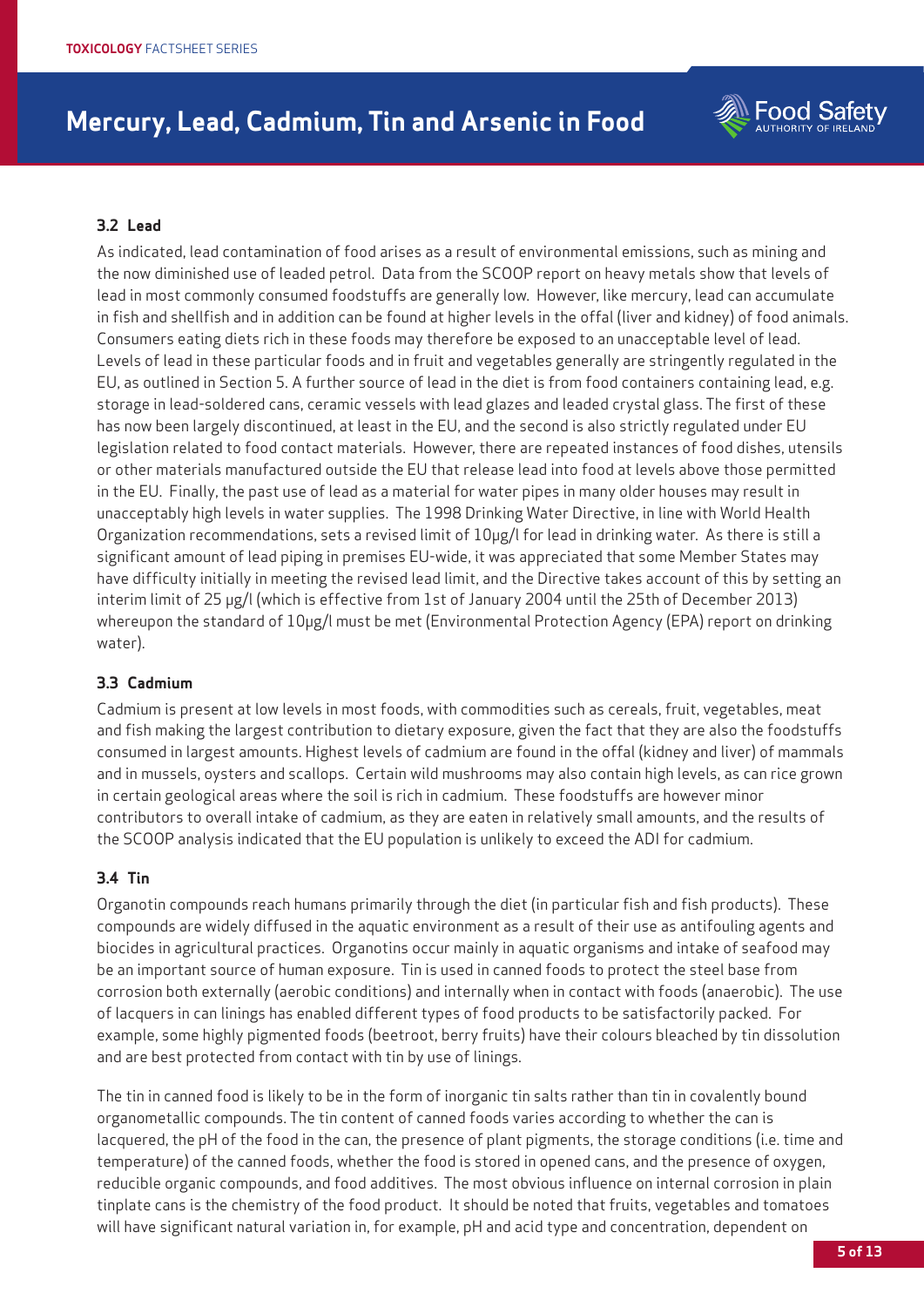

variety, maturity, time/place/conditions of harvest, soil chemistry and agricultural practices. These are difficult for a canner to control and may ultimately impact on the level of tin uptake by the product. Acidic foods are more aggressive to the tin coating in metal cans and canned acidic foods have higher tin contents. Tomato-based products tend to have high levels of tin as nitrate in the food accelerates corrosion of the tin. Tin concentrations of canned foods increase with storage time and temperature. The reported concentration of tin in foods is also affected by the method of sample preparation and the analytical method used. The JECFA PTWI for tin is 14mg/kg bodyweight, equivalent to 120mg/day for a 60kg adult.

### **3.5 Arsenic**

Data on arsenic occurrence in food shows that fish and seafood account for over 90% of total exposure to arsenic in food. Data from the SCOOP report shows that with the exception of seafood and animal offal, the concentration of arsenic is generally less than 250 ug/kg. High levels are frequently found in crab, in which the white meat generally contains more arsenic than the brown meat. However, the majority of this arsenic appears to be in the form of the less toxic organic arsenic species, for example in shellfish, molluscs and seaweeds the predominant species are arsenosugars (dimethylarsinyl riboside derivatives), while in fish and crustaceans the predominant arsenic compound is arsenobetaine, a form of arsenic which is considered to be virtually non-toxic. The JECFA Provisional Tolerable Daily Intake (PTDI) for inorganic arsenic is 0.002 mg/kg bodyweight, equivalent to 0.12 mg/day for a 60kg adult. As has been stated before, most of the arsenic in the diet is from fish and most of the arsenic in fish is in the less toxic organic forms.

### **4. Sampling and analysis for mercury, lead, cadmium and tin in food**

Commission Regulation 333/2007 lays down the sampling methods and the methods of analysis for mercury, lead, cadmium and tin in foodstuffs in order to meet the requirements of Regulation (EC) No 1881/2006 (see Section 5). As there are no statutory limits for arsenic levels in food at EU level, arsenic does not fall within the scope of this Regulation. The Regulation also lays down requirements for laboratories carrying out analyses, core requirements being accreditation, competence in the specific analyses and ongoing participation in inter-laboratory studies for the determination of the metals in food matrices. Finally, the Regulation lays down sampling procedures which must be followed by Member States in achieving official control of these metals in food and feedstuffs. Sampling has to be carried out by an authorised person, e.g. environmental health officer, and incremental samples taken as specified to give an aggregate sample (at least 300g unless this is not practical) which is representative of the lots or sublots from which it has been taken. Laboratory samples for analysis are then taken from this aggregate sample.

There are usually two major steps to trace element determination, sample digestion and detection method. There are four main methods of sample digestion commonly reported by laboratories: (1) dry ashing of the sample in a conventional oven; (2) microwave digestion of the sample in a strong acid; (3) acid digestion of the sample by heating in a pressure vessel; and (4) dissolving the sample directly into acid. Some laboratories also extract the metals in 2-methylhexan-2-one [isobutyl methyl ketone (IBMK)]. The detection methods most frequently are atomic absorption spectrometry (AAS) and inductively coupled plasma (ICP) techniques. Atomic absorption spectrometry includes flame AAS (CVAAS) for mercury determination and hydride generation (HG), commonly used for arsenic determination. Inductively coupled plasma techniques usually use mass spectrometry (ICP-MS) and ICP-optical emission spectrometry (ICP-OES). Other techniques which are still used by some laboratories include anodic stripping voltammetry, colorimetry, spectrophotometry, ion chromatography, polarography and titration. However, these last few techniques for metal determination have largely been replaced by the methods of AAS and ICP.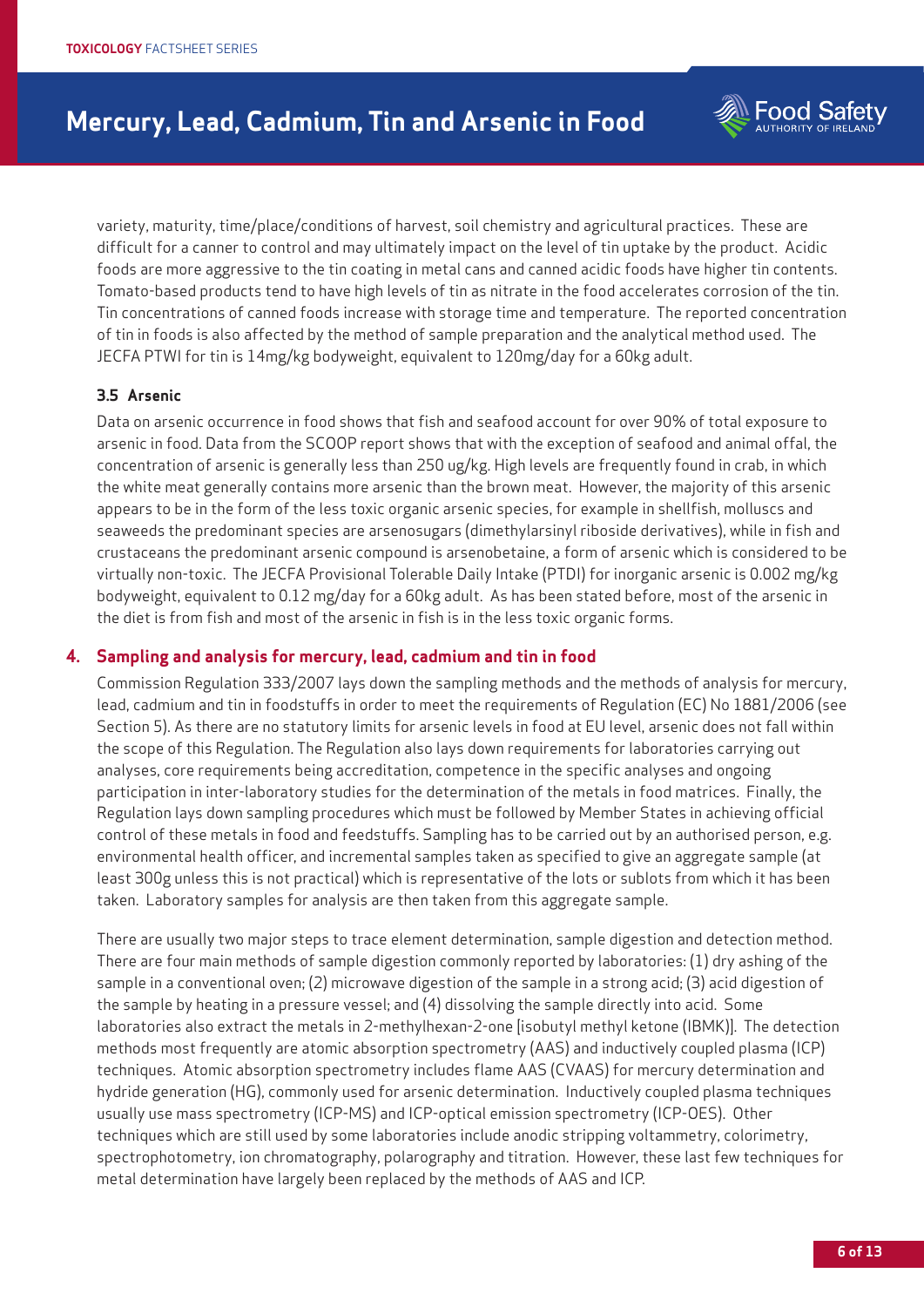

# **5. Legislative controls for mercury, lead, cadmium, tin and arsenic in food and water**

Maximum levels for heavy metals in foodstuffs have been set by Commission Regulation No 1881/2006, the framework EU legislation which sets maximum levels for chemical contaminants in foodstuffs, as amended by Regulation No 629/2008. These Regulations establish maximum levels (MLs) for cadmium and lead in a range of foodstuffs, mercury in fish and fish products and tin in canned foods and beverages including canned foods for infants and young children excluding dried and powdered products. The limits laid down in the Regulations are reproduced in Table 1 in the Appendix. For arsenic no ML is yet established at European level but discussions are ongoing on this topic and it is anticipated that limits will be set for arsenic in the near future as the methodology for the determination of arsenic improves. The levels of arsenic in food are covered at a national level through S.I. No. 44 of 1972 and its amendment S.I. No. 72 of 1992.

No specific limits are laid down for other heavy metals in foodstuffs; however, some maximum limits for metals are specified for drinking water. The EPA is the supervisory authority over public water supplies and has powers of enforcement over local authorities (LA) in this regard. The basic standards governing the quality of drinking water (i.e. potable water) intended for human consumption are set out in EU Directive 98/83/EC, which is implemented in Ireland as S.I. No. 278 of 2007. The legislation sets standards in relation to the quality of water intended for human consumption, cooking, food preparation, other domestic purposes and food production.

Directive 84/500/EEC sets a limit on the levels of lead and cadmium permitted to transfer out of ceramic food contact materials and articles and prescribes the method of testing to be used to establish how much lead and cadmium is being transferred. Directive 2005/31/EC requires a declaration of compliance with these limits and introduces a performance-based approach to the analytical method of establishing the migration levels. For other food contact materials, including those made from metal and alloys, Regulation (EC) No 1935/2004 sets a general requirement that migration of substances should not endanger the health of consumers. This legislation has been transposed in national legislation by S.I. No. 587 of 2007, known as the European Communities (Plastics and other materials) (Contact with food) Regulations, 2007.

# **6. Control measures for mercury, lead, cadmium, tin and arsenic in food and their application by food business operators**

Under the General Food Law (Directive 178/2002), FBOs are responsible for the safety of food and feed which they produce, transport, store or sell. They must also ensure that their products comply with the legislative limits for heavy metals as laid down in Commission Regulations (EC) No 1881/2006 and 629/2008. There is also a need for FBOs to be vigilant in relation to imported ceramic dishes and other food contact materials which may contain lead and cadmium. Codex Alimentarius has adopted a code of practice for the prevention and reduction of inorganic tin contamination in canned foods. It is important that FBOs identify CCPs in their processes such as lead in the water supply; the identification of appropriate CCPs along their process chain will enable them to develop and apply proper HACCP systems which will ensure that there are no unforeseen sources of metal contamination in the food. It is the responsibility of the FBO to test his products for content of mercury, lead, cadmium, tin or arsenic at the point of sale. Sampling and analysis should be carried out in accordance with the principles outlined in Section 4, which refers both to official controls and to sampling and analysis carried out by FBOs. Laboratories selected by the FBO should be accredited and should be able to comply with the requirements of Regulation 333/2007.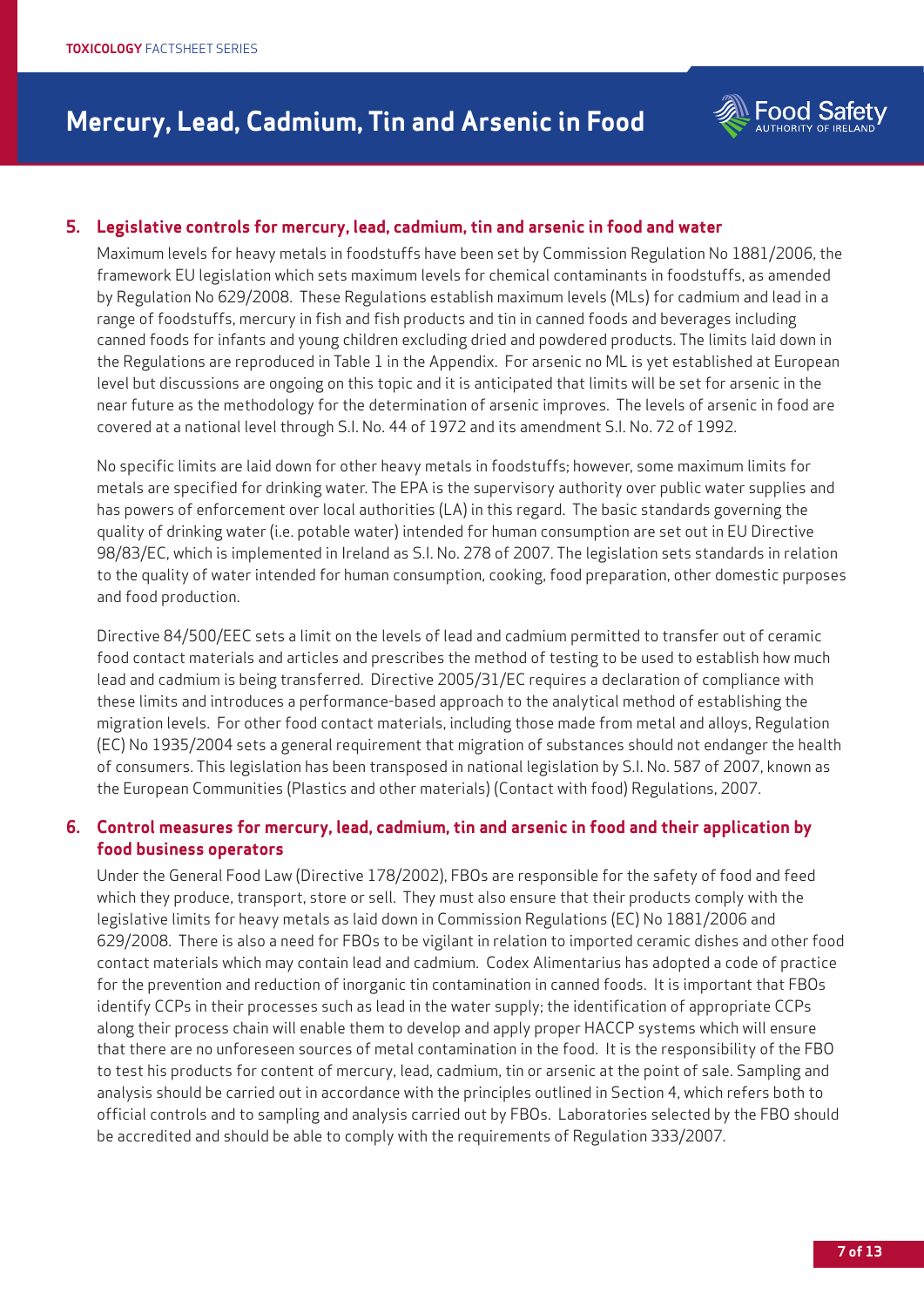

# **7. Bibliography**

### **General**

European Commission Factsheet on Food Contaminants (2007): http://ec.europa.eu/food/food/chemicalsafety/contaminants/fs\_contaminants\_final\_web\_en.pdf

### **Safety Assessment and Toxicology**

EFSA (2005). Opinion of the Scientific Panel of Contaminants in the food chain related to mercury and methyl mercury in fish http://www.efsa.europa.eu/EFSA/efsa\_locale-1178620753812\_1178620763245.htm

JECFA (Joint FAO/WHO Expert Committee on Food Additives), 2003. Summary and conclusions of the sixtyfirst meeting of the Joint FAO/WHO Expert Committee on Food Additives (JECFA), pp. 18-22. Available on http://www.who.int/pcs/jecfa/Summary61.pdf

### **Regulations on Maximum Levels**

Commission Regulation (EC) No 1881/2006 of 19 December 2006 setting maximum levels for certain contaminants in foodstuffs

Commission Regulation (EC) No 629/2008 of 2 July 2008 amending Regulation (EC) No 1881/2006 setting maximum levels for certain contaminants in foodstuffs

S.I. No. 389 of 1993. Health (Tin in Food) Regulations, 1993

S.I. No. 44 of 1972. Health (Arsenic in Food) Regulation, 1972

S.I. No. 72 of 1992. Health (Arsenic in Food) (Amendment) Regulations 1992

S.I. No. 400 of 2001. European Communities (Certain Contaminants in foodstuffs) Regulations 2001.

Council Directive 84/500/EEC of 15 October 1984 on the approximation of the laws of the Member States relating to ceramic articles intended to come into contact with foodstuffs; Official Journal of the European Communities, (L277), p12, 20/10/1984

Council Directive 98/83/EC of 3 November 1998 on the quality of water intended for human consumption; Official Journal of the European Communities, L330, p32, 5/12/1998

S.I. No. 278 of 2007. European Communities (Drinking Water) (No. 2) Regulations, 2007

Regulation (EC) No 1935/2004 of the European Parliament and of the Council of 27 October 2004 on materials and articles intended to come into contact with food

Commission Directive 2005/31/EC of 29 April 2005 amending Council Directive 84/500/EEC as regards a declaration of compliance and performance criteria of the analytical method for ceramic articles intended to come into contact with foodstuffs, (L110), p36, 30/04/2005

S.I. No. 587 of 2007, European Communities (Plastics and other materials) (Contact with food) Regulations, 2007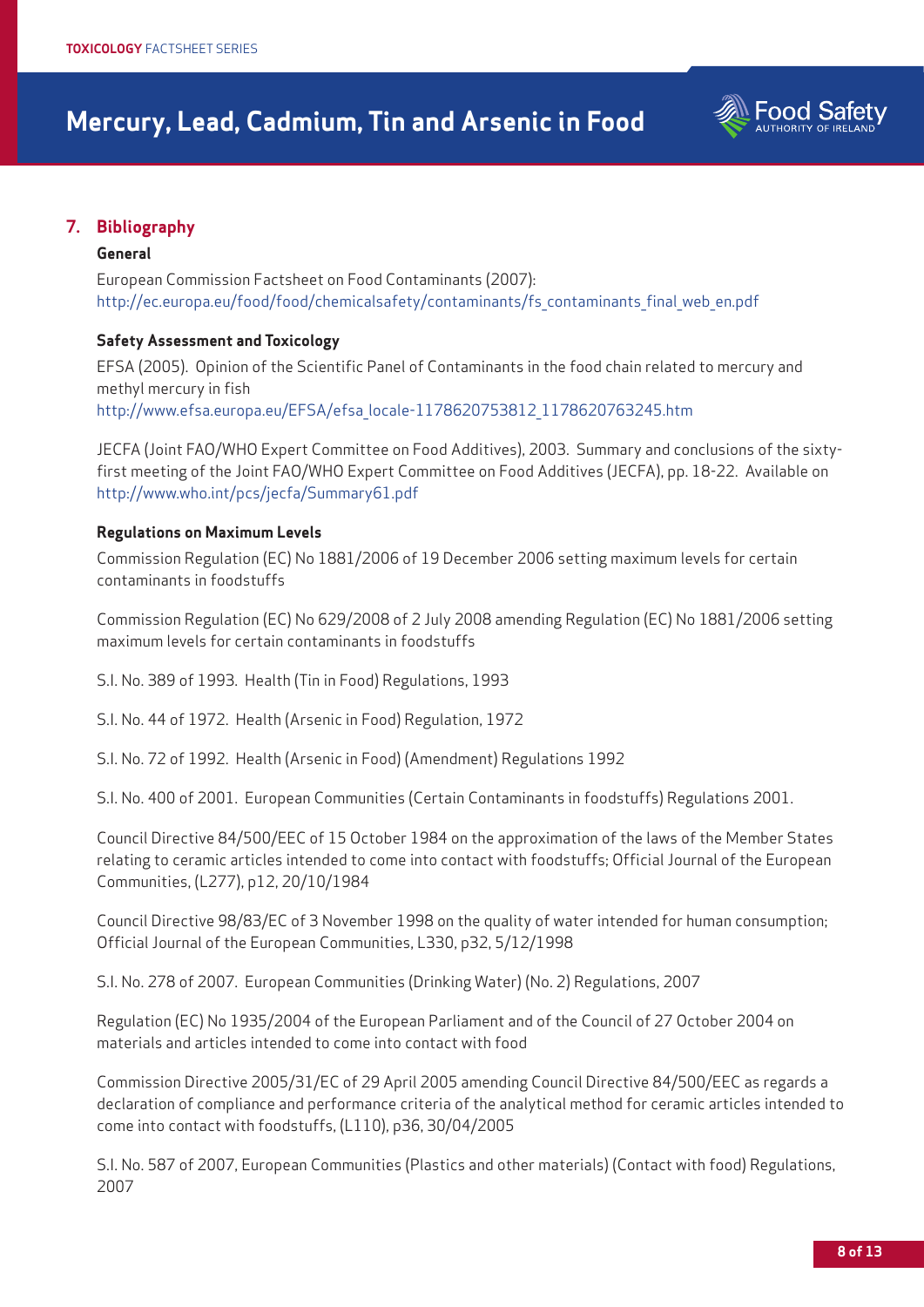

### **Sampling and Analysis for Lead, Mercury, Cadmium and Tin**

European Commission Regulation 333/2007 laying down the sampling methods and the methods of analysis for the official control of the lead, cadmium, mercury, inorganic tin, 3-MCPD and benzo(a)pyrene in foodstuffs

Report on the relationship between analytical results, measurement uncertainty, recovery factors and the provisions of EU food and feed legislation (2005) http://ec.europa.eu/food/food/chemicalsafety/contaminants/report-sampling\_analysis\_2004\_en.pdf

S.I. No. 144 of 2006. European Communities (Sampling Methods and Methods of analysis for the official control of the levels of certain contaminants in foodstuffs) Regulations 2006

Rose, M., Knaggs, M., Owen, L., and Baxter, M., (2001). A review of the analytical methods for lead, cadmium, mercury, arsenic and tin determination used in proficiency testing. Journal of Analytical Atomic Spectrometry, 16, 1101-1106

### **Occurrence of and Human Exposure to Heavy Metals in Food**

European Commission (2004). Report from Task 3.2.11: Assessment of the dietary exposure to arsenic, cadmium, lead and mercury of the population of the EU Member States. European Commission, Directorate-General Health and Consumer Protection. SCOOP report

EFSA (2005). Opinion of the Scientific Panel of Contaminants in the food chain related to mercury and methyl mercury in fish http://www.efsa.europa.eu/EFSA/efsa\_locale-1178620753812\_1178620763245.htm

Sherlock, J.C. & Smart, G.A. (1984) Tin in foods and the diet. *Food Additives and Contaminants*, 1, 277–282.

Marro, N. (1996) *The 1994 Australian Market Basket Survey*, Canberra: Australia New Zealand Food Authority

Vannoort, R., Cressey, P. & Silvers, K. (2000) *1997/98 New Zealand Total Diet Survey. Part 2: Elements*, Wellington: Ministry of Health

### **Dietary Advice, Control Measures**

EFSA (2004). EFSA provides risk assessment on mercury in fish: Precautionary advice given to vulnerable groups

http://www.efsa.eu.int/press\_room/press\_release/258\_en.html

Codex (2005). Draft code of practice for the prevention and reduction of inorganic tin contamination in canned foods. CAC/RCP 60, (ALINORM 05/28/12; para. 166 and Appendix XXV)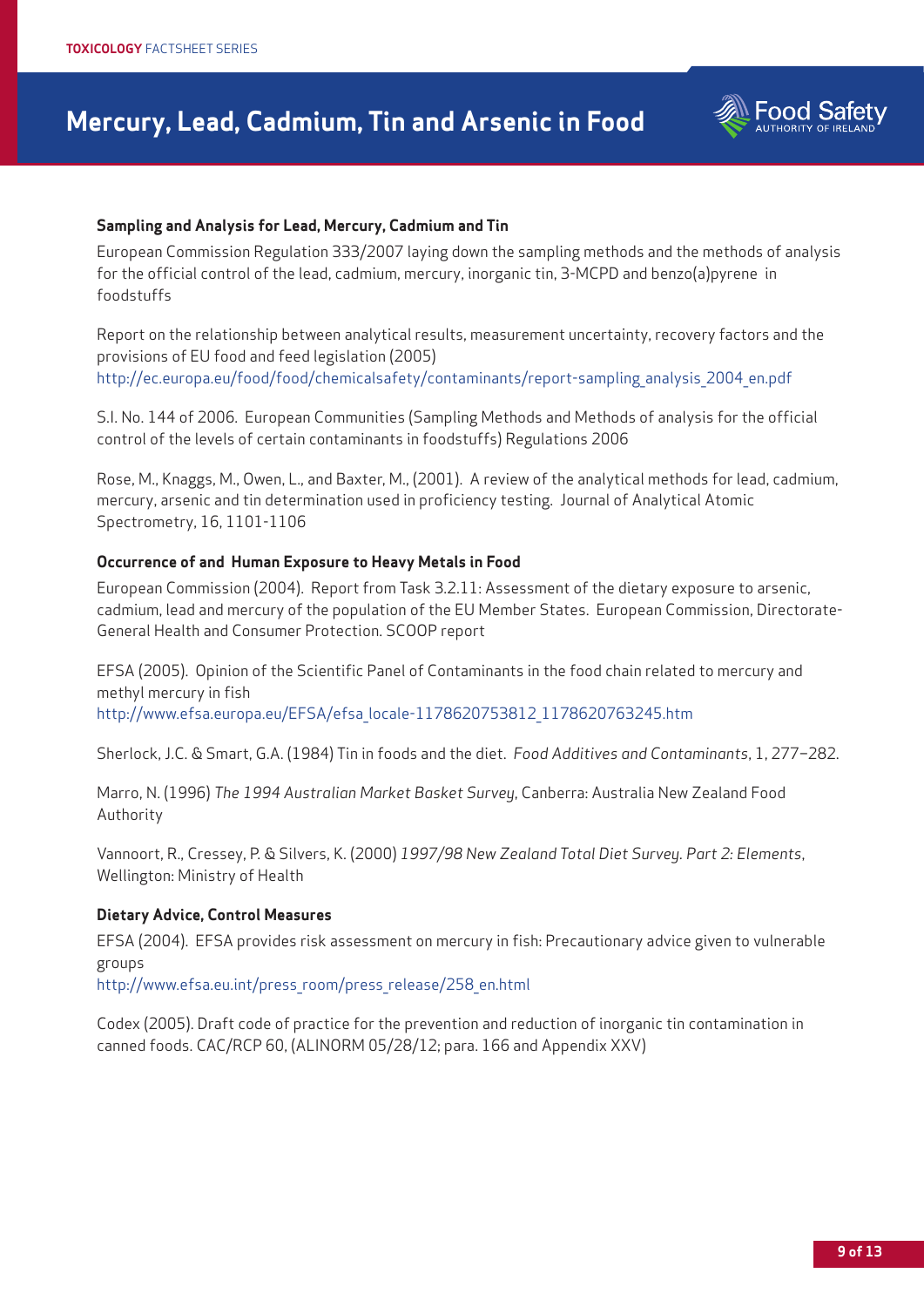

# **Appendix**

**Table 1\* Maximum levels for mercury, lead, cadmium and tin, Commission Regulations No 1881/2006 and No 629/2008** 

|        | <b>FOODSTUFFS</b><br><b>MAXIMUM LEVELS (MG/KG WET WEIGHT)</b>                                                                                                                          |         |
|--------|----------------------------------------------------------------------------------------------------------------------------------------------------------------------------------------|---------|
| 3.1    | Lead                                                                                                                                                                                   |         |
| 3.1.1  | Raw milk (6), heat-treated milk and milk for the manufacture of milk-based products                                                                                                    | 0.02    |
| 3.1.2  | Infant formulae and follow-on formulae (4) (8)                                                                                                                                         | 0.02    |
| 3.1.3  | Meat (excluding offal) of bovine animals, sheep, pig and poultry (6)                                                                                                                   | 0.1     |
| 3.1.4  | Edible offal of bovine animals, sheep, pig and poultry (6)                                                                                                                             | 0.5     |
| 3.1.5  | Muscle meat of fish (24) (25)                                                                                                                                                          | 0.3     |
| 3.1.6  | Crustaceans, excluding brown meat of crab and excluding head and thorax meat of lobster<br>and similar large crustaceans (Nephropidae and Palinuridae) (26)                            | 0.5     |
| 3.1.7  | Bivalve molluscs (26)                                                                                                                                                                  | 1.5     |
| 3.1.8  | Cephalopods (without viscera) (26)                                                                                                                                                     | 1.0     |
| 3.1.9  | Cereals, legumes and pulses                                                                                                                                                            | 0.2     |
| 3.1.10 | Vegetables, excluding brassica vegetables, leaf vegetables, fresh herbs and fungi (27).<br>For potatoes the maximum level applies to peeled potatoes                                   | 0.1     |
| 3.1.11 | Brassica vegetables, leaf vegetables and the following fungi (27): Agaricus bisporus (common<br>mushroom), Pleurotus ostreatus (Oyster mushroom), Lentinula edodes (Shiitake mushroom) | 0.3     |
| 3.1.12 | Fruit, excluding berries and small fruit (27)                                                                                                                                          | 0.1     |
| 3.1.13 | Berries and small fruit (27)                                                                                                                                                           | 0.2     |
| 3.1.14 | Fats and oils, including milk fat                                                                                                                                                      | 0.1     |
| 3.1.15 | Fruit juices, concentrated fruit juices as reconstituted and fruit nectars (14)                                                                                                        | 0.05    |
| 3.1.16 | Wine (including sparkling wine, excluding liqueur wine), cider, perry and fruit wine (11)                                                                                              | 0.2(28) |
| 3.1.17 | Aromatized wine, aromatized wine-based drinks and aromatized wine-product cocktails (13)                                                                                               | 0.2(28) |
|        | 3.1.18 Food supplements (*)                                                                                                                                                            | 3.0     |

# **3.2 Cadmium**

| 3.2.1 | Meat (excluding edible offal) of bovine animals, sheep, pig and poultry (6)              | 0.05  |
|-------|------------------------------------------------------------------------------------------|-------|
| 3.2.2 | Horsemeat, excluding offal (6)                                                           |       |
| 3.2.3 | Liver of bovine animals, sheep, pig, poultry and horse (6)                               | 0.5   |
| 3.2.4 | Kidney of bovine animals, sheep, pig, poultry and horse (6)                              |       |
| 3.2.5 | Muscle meat of fish (24) (25), excluding species listed in points 3.2.6, 3.2.7 and 3.2.8 | 0.05. |

*Continued on next page*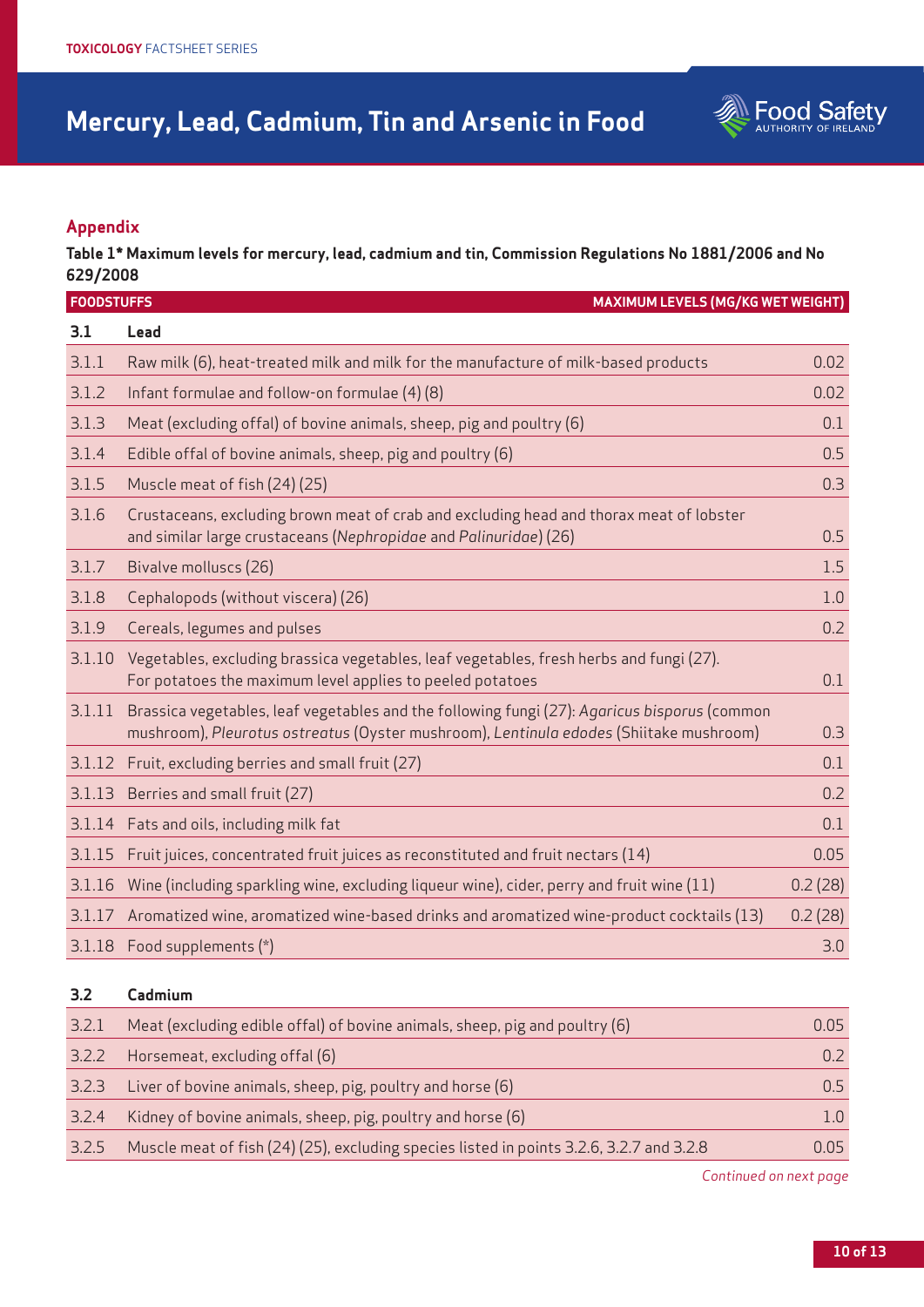| <b>FOODSTUFFS</b> | <b>MAXIMUM LEVELS (MG/KG WET WEIGHT)</b>                                                                                                                                                                                                                                                                                                                                                                                                                                                |      |
|-------------------|-----------------------------------------------------------------------------------------------------------------------------------------------------------------------------------------------------------------------------------------------------------------------------------------------------------------------------------------------------------------------------------------------------------------------------------------------------------------------------------------|------|
| 3.2.6             | Muscle meat of the following fish (24) (25):<br>bonito (Sarda sarda)<br>common two-banded seabream (Diplodus vulgaris)<br>eel (Anguilla anguilla)<br>grey mullet (Mugil labrosus labrosus)<br>horse mackerel or scad (Trachurus species)<br>louvar or luvar (Luvarus imperialis)<br>mackerel (Scomber species)<br>sardine (Sardina pilchardus)<br>sardinops (Sardinops species)<br>tuna (Thunnus species, Euthynnus species, Katsuwonus pelamis)<br>wedge sole (Dicologoglossa cuneata) | 0.1  |
| 3.2.7             | Muscle meat of the following fish (24) (25):<br>bullet tuna (Auxis species)                                                                                                                                                                                                                                                                                                                                                                                                             | 0.2  |
| 3.2.8             | Muscle meat of the following fish (24) (25):<br>anchovy (Engraulis species)<br>swordfish (Xiphias gladius)                                                                                                                                                                                                                                                                                                                                                                              | 0.3  |
| 3.2.9             | Crustaceans, excluding brown meat of crab and excluding head and thorax meat of lobster<br>and similar large crustaceans (Nephropidae and Palinuridae) (26)                                                                                                                                                                                                                                                                                                                             | 0.5  |
| 3.2.10            | Bivalve molluscs (26)                                                                                                                                                                                                                                                                                                                                                                                                                                                                   | 1.0  |
| 3.2.11            | Cephalopods (without viscera) (26)                                                                                                                                                                                                                                                                                                                                                                                                                                                      | 1.0  |
|                   | 3.2.12 Cereals excluding bran, germ, wheat and rice                                                                                                                                                                                                                                                                                                                                                                                                                                     | 0.1  |
| 3.2.13            | Bran, germ, wheat and rice                                                                                                                                                                                                                                                                                                                                                                                                                                                              | 0.2  |
|                   | 3.2.14 Soybeans                                                                                                                                                                                                                                                                                                                                                                                                                                                                         | 0.2  |
|                   | 3.2.15 Vegetables and fruit, excluding leaf vegetables, fresh herbs, fungi, stem vegetables,<br>root vegetables and potatoes (27)                                                                                                                                                                                                                                                                                                                                                       | 0.05 |
|                   | 3.2.16 Stem vegetables, root vegetables and potatoes, excluding celeriac (27). For potatoes<br>the maximum level applies to peeled potatoes.                                                                                                                                                                                                                                                                                                                                            | 0.1  |
| 3.2.17            | Leaf vegetables, fresh herbs, celeriac and the following fungi (27): Agaricus bisporus (common<br>mushroom), Pleurotus ostreatus (Oyster mushroom), Lentinula edodes (Shiitake mushroom)                                                                                                                                                                                                                                                                                                | 0.2  |
| 3.2.18            | Fungi, excluding those listed in point 3.2.17 (27)                                                                                                                                                                                                                                                                                                                                                                                                                                      | 1.0  |
|                   | 3.2.19 Food supplements (*) excl. food supplements listed in point 3.2.20                                                                                                                                                                                                                                                                                                                                                                                                               | 1.0  |
| 3.2.20            | Food supplements (*) consisting exclusively or mainly of dried seaweed or of products<br>derived from seaweed                                                                                                                                                                                                                                                                                                                                                                           | 3.0  |

*Continued on next page*

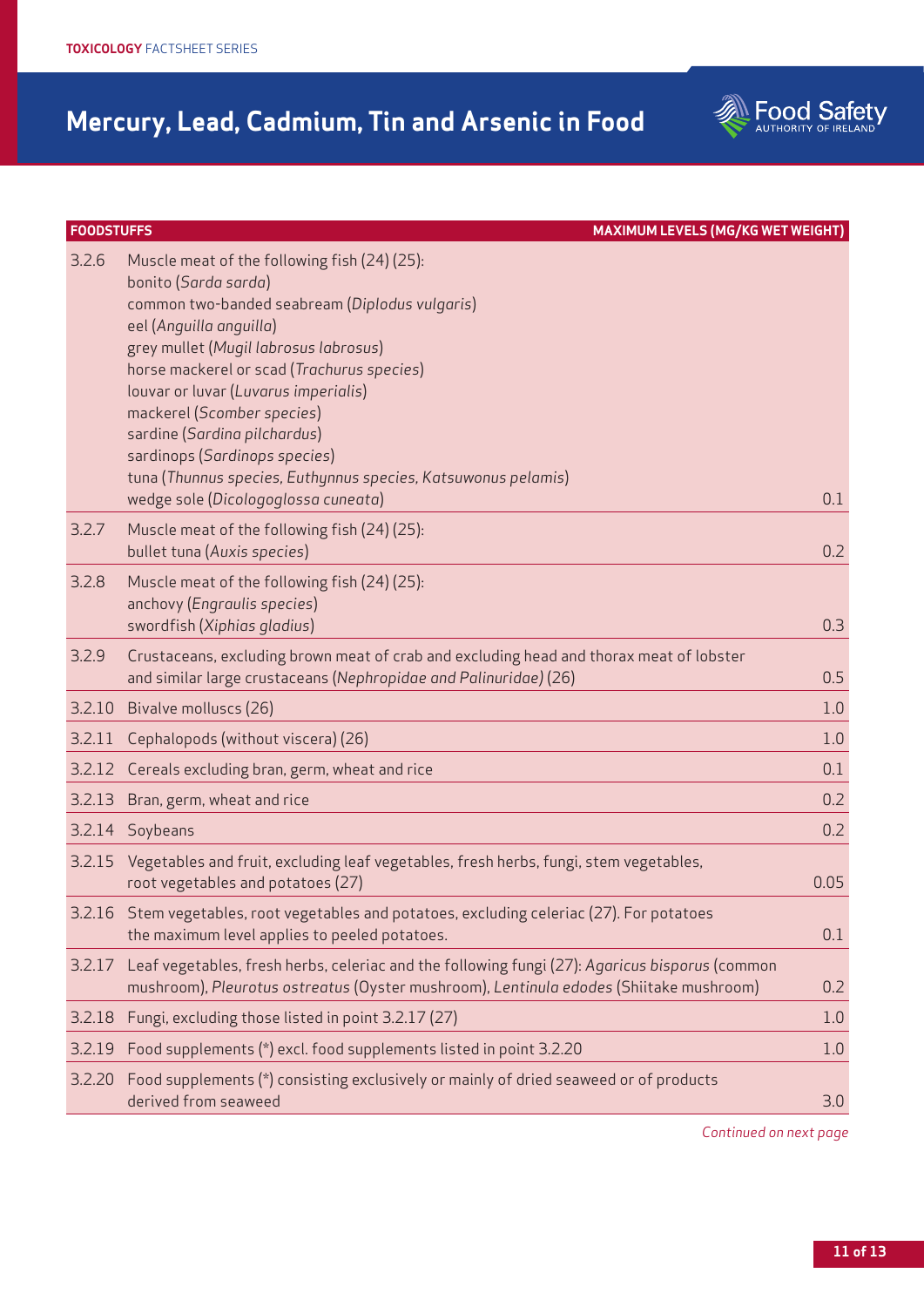| 3.3   | <b>Mercury</b>                                                                                                                                                                                                                                                                                                                                                                                                                                                                                                                                                                                                                                                                                                                                                                                                                                                                                                                                                                                                                                                                                                           |     |
|-------|--------------------------------------------------------------------------------------------------------------------------------------------------------------------------------------------------------------------------------------------------------------------------------------------------------------------------------------------------------------------------------------------------------------------------------------------------------------------------------------------------------------------------------------------------------------------------------------------------------------------------------------------------------------------------------------------------------------------------------------------------------------------------------------------------------------------------------------------------------------------------------------------------------------------------------------------------------------------------------------------------------------------------------------------------------------------------------------------------------------------------|-----|
| 3.3.1 | Fishery products (26) and muscle meat of fish (24) (25), excluding species listed in 3.3.2.<br>The maximum level applies to crustaceans, excluding the brown meat of crab and excluding<br>head and thorax meat of lobster and similar large crustaceans (Nephropidae and Palinuridae)                                                                                                                                                                                                                                                                                                                                                                                                                                                                                                                                                                                                                                                                                                                                                                                                                                   | 0.5 |
| 3.3.2 | Muscle meat of the following fish (24) (25):<br>anglerfish (Lophius species)<br>Atlantic catfish (Anarhichas lupus)<br>bonito (Sarda sarda)<br>eel (Anguilla species)<br>emperor, orange roughy, rosy soldierfish (Hoplostethus species)<br>grenadier (Coryphaenoides rupestris)<br>halibut (Hippoglossus hippoglossus)<br>kingklip (Genypterus capensis)<br>marlin (Makaira species)<br>megrim (Lepidorhombus species)<br>mullet (Mullus species)<br>pink cusk eel (Genypterus blacodes)<br>pike (Esox lucius)<br>plain bonito (Orcynopsis unicolor)<br>poor cod (Tricopterus minutes)<br>Portuguese dogfish (Centroscymnus coelolepis)<br>rays (Raja species)<br>redfish (Sebastes marinus, S. mentella, S. viviparus)<br>sail fish (Istiophorus platypterus)<br>scabbard fish (Lepidopus caudatus, Aphanopus carbo)<br>seabream, pandora (Pagellus species)<br>shark (all species)<br>snake mackerel or butterfish (Lepidocybium flavobrunneum, Ruvettus pretiosus, Gempylus serpens)<br>sturgeon (Acipenser species)<br>swordfish (Xiphias gladius)<br>tuna (Thunnus species, Euthynnus species, Katsuwonus pelamis) | 1.0 |
| 3.3.3 | Food supplements **                                                                                                                                                                                                                                                                                                                                                                                                                                                                                                                                                                                                                                                                                                                                                                                                                                                                                                                                                                                                                                                                                                      | 0.1 |
|       |                                                                                                                                                                                                                                                                                                                                                                                                                                                                                                                                                                                                                                                                                                                                                                                                                                                                                                                                                                                                                                                                                                                          |     |

**FOODSTUFFS MAXIMUM LEVELS (MG/KG WET WEIGHT)**

*Continued on next page*